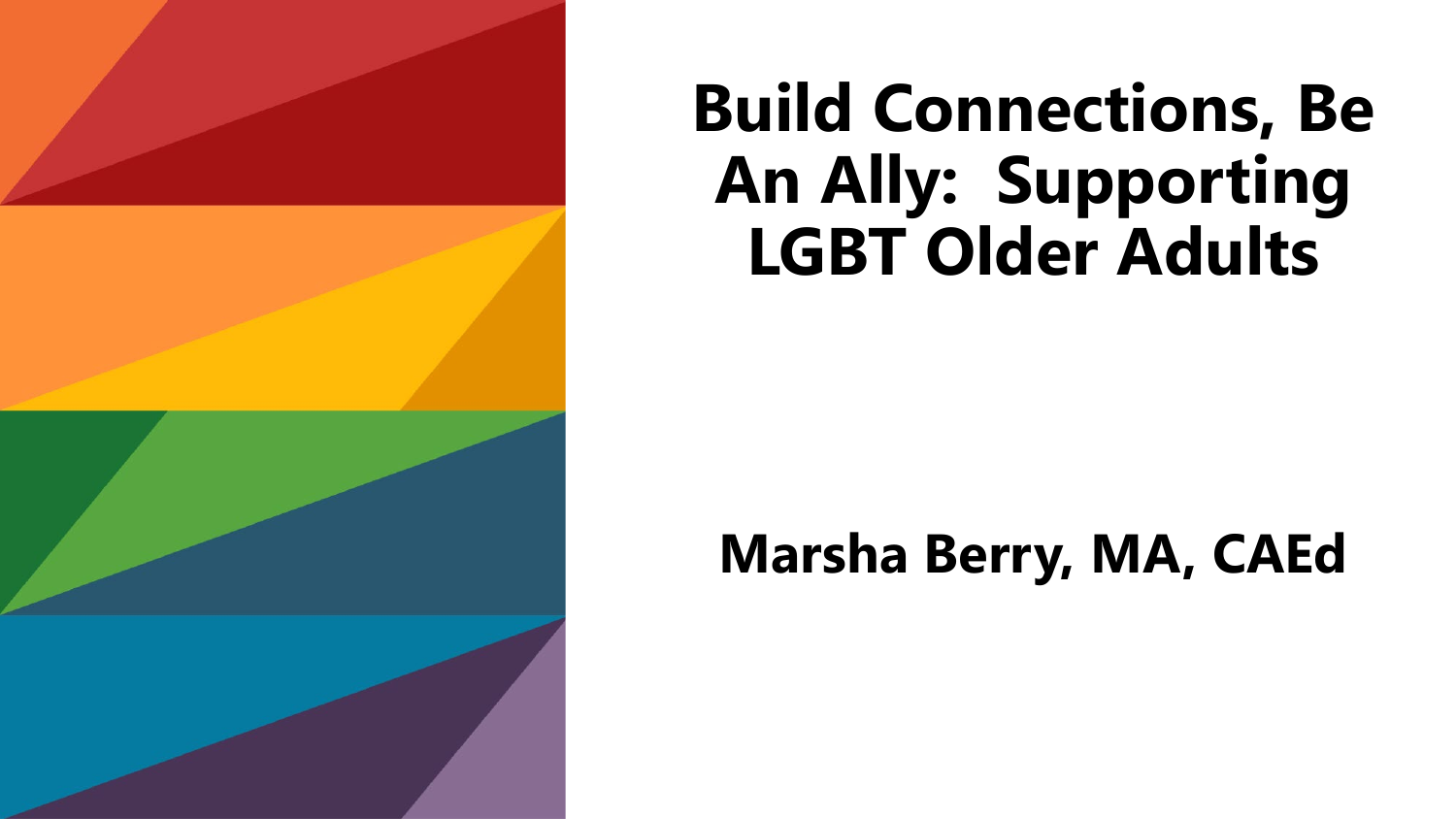

- Describe LGBT history and how it impacts older adults seeking services
- State the impact of HIV and AIDS on older LGBT adults
- Learn strategies, resources and tools to serve the LGBT aging population in your program services

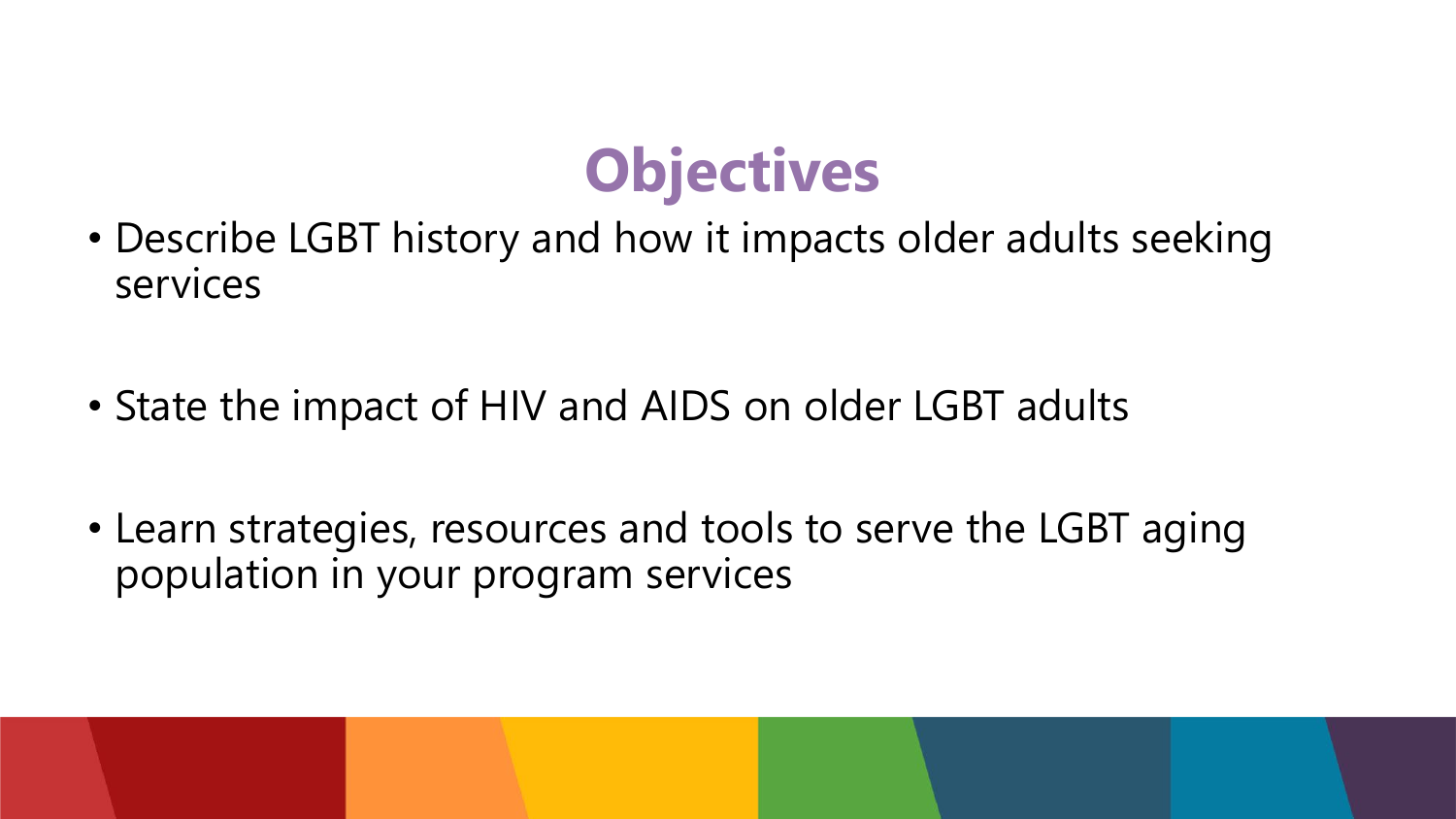### **Quick Look at Language**

### **LGB** Sexual Orientation

### **T** Gender Identity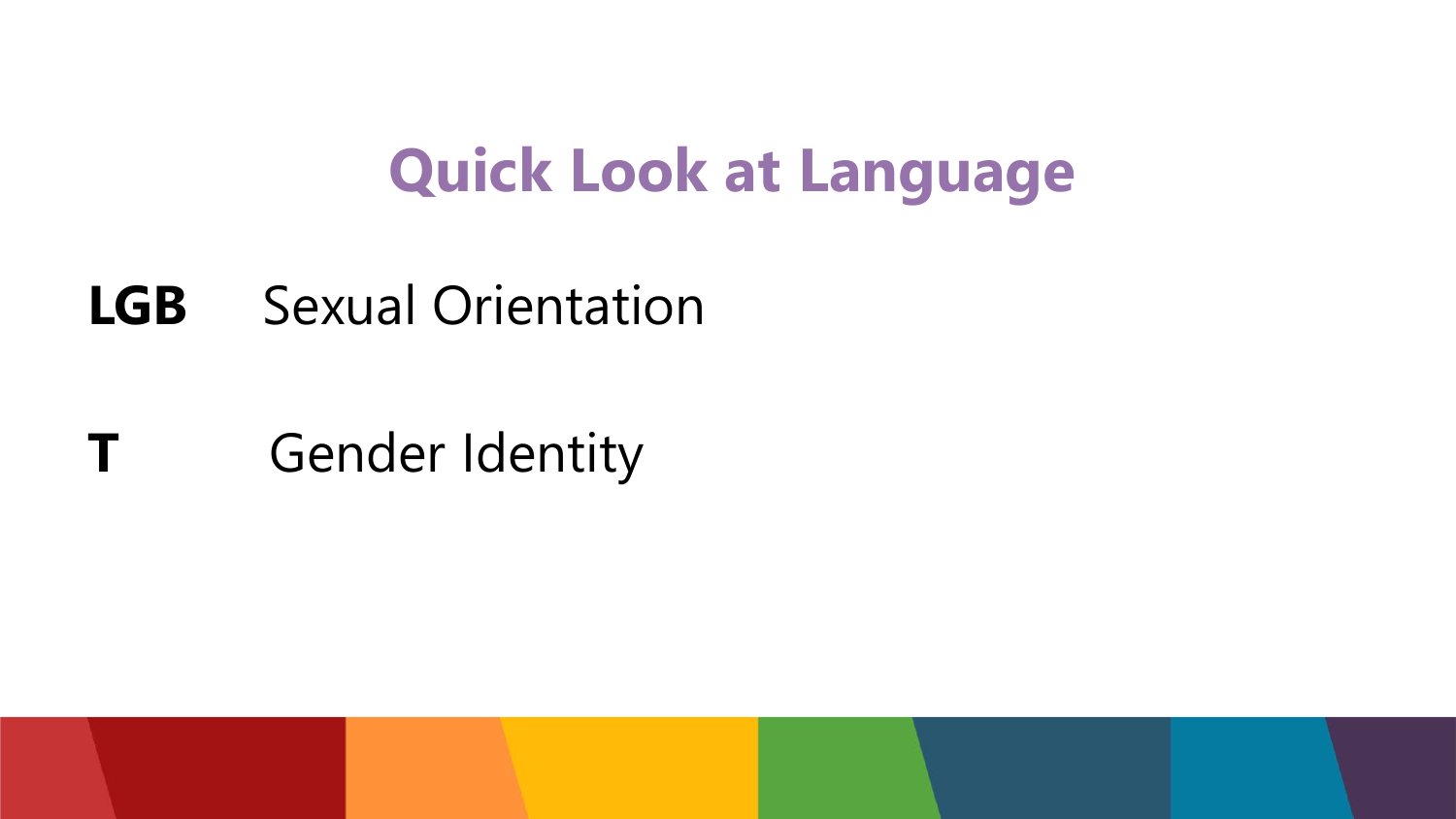

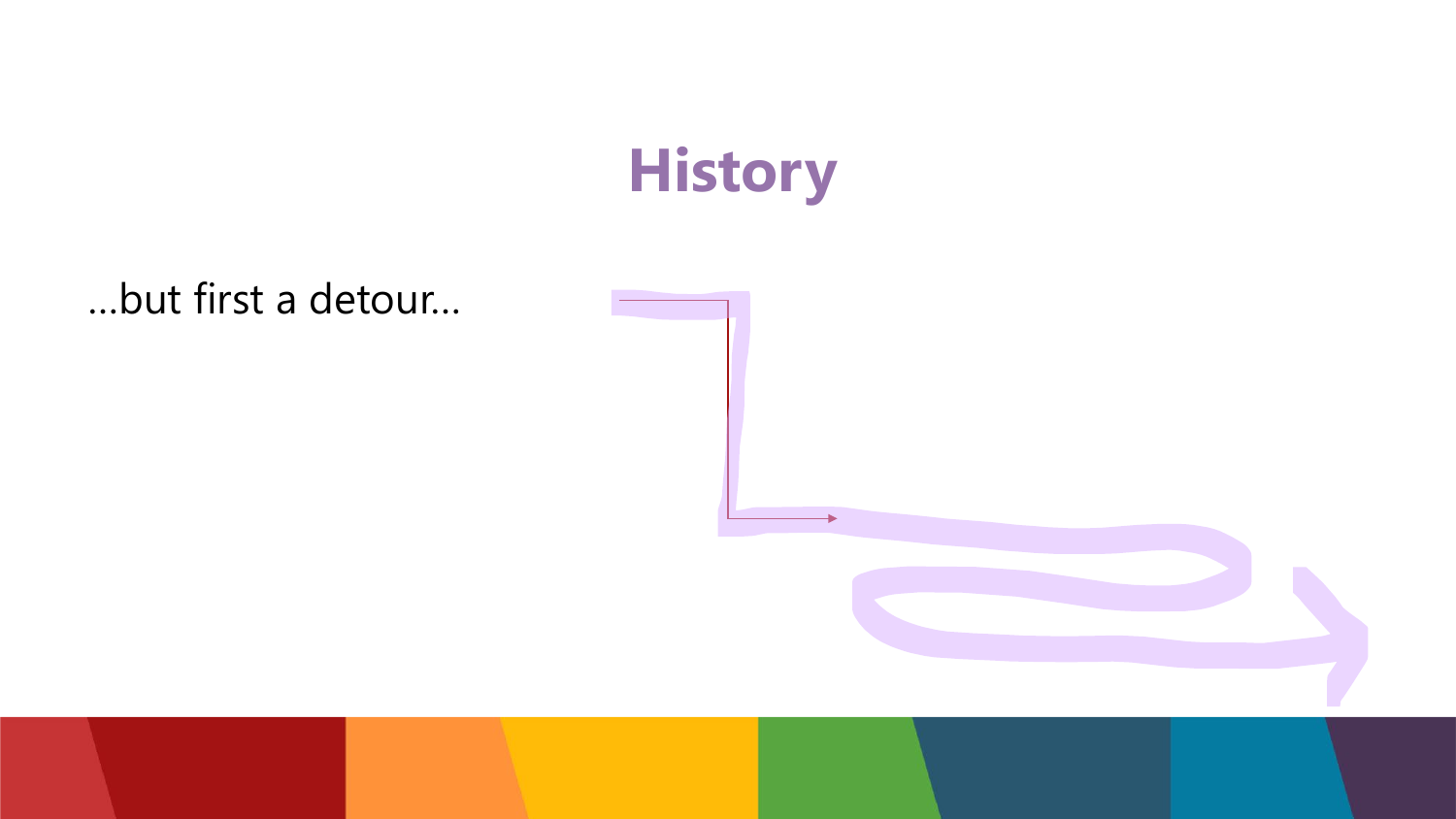### **2022**

- Since January 2022 more than 300 anti-LGBTQ bills introduced in state legislatures
- Most target transgender and nonbinary youth.
	- Transgender girls in school sports
	- "Bathroom bills" in schools
	- Banning medically appropriate care for transgender teens
	- Book bans in school libraries
	- "Don't say Gay"

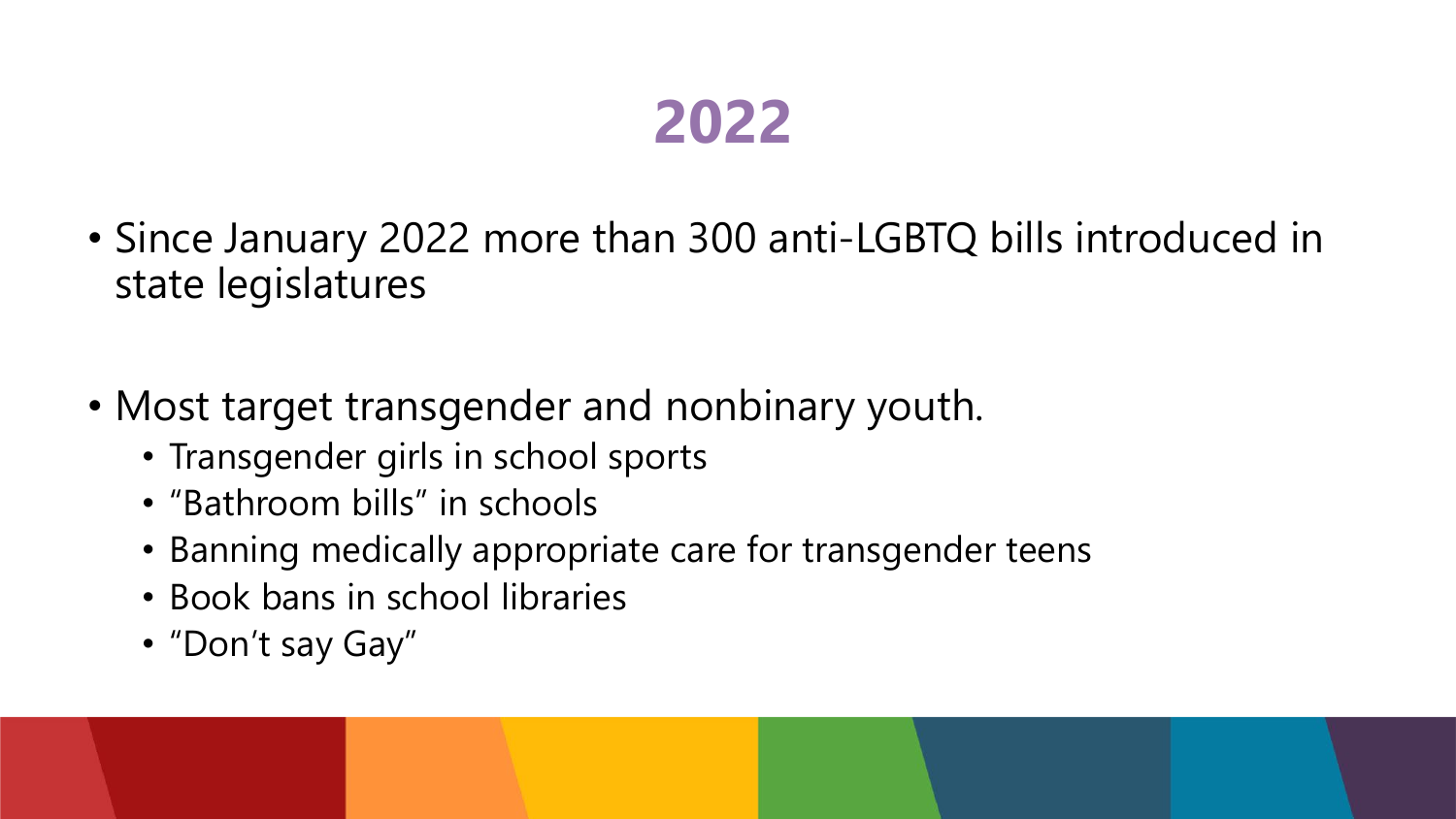### **2022**

"*I have worked hard for many years to be authentic, to be truly the person I know myself to be. And now I feel like I need to hide part of myself."* 67 year old transgender man

*"I'm going to be driving through rural Wisconsin to visit friends next week. I'm not sure how I feel about having a dancing women rainbow sticker on my bumper. I think I'll take it off"* 62 year old Lesbian

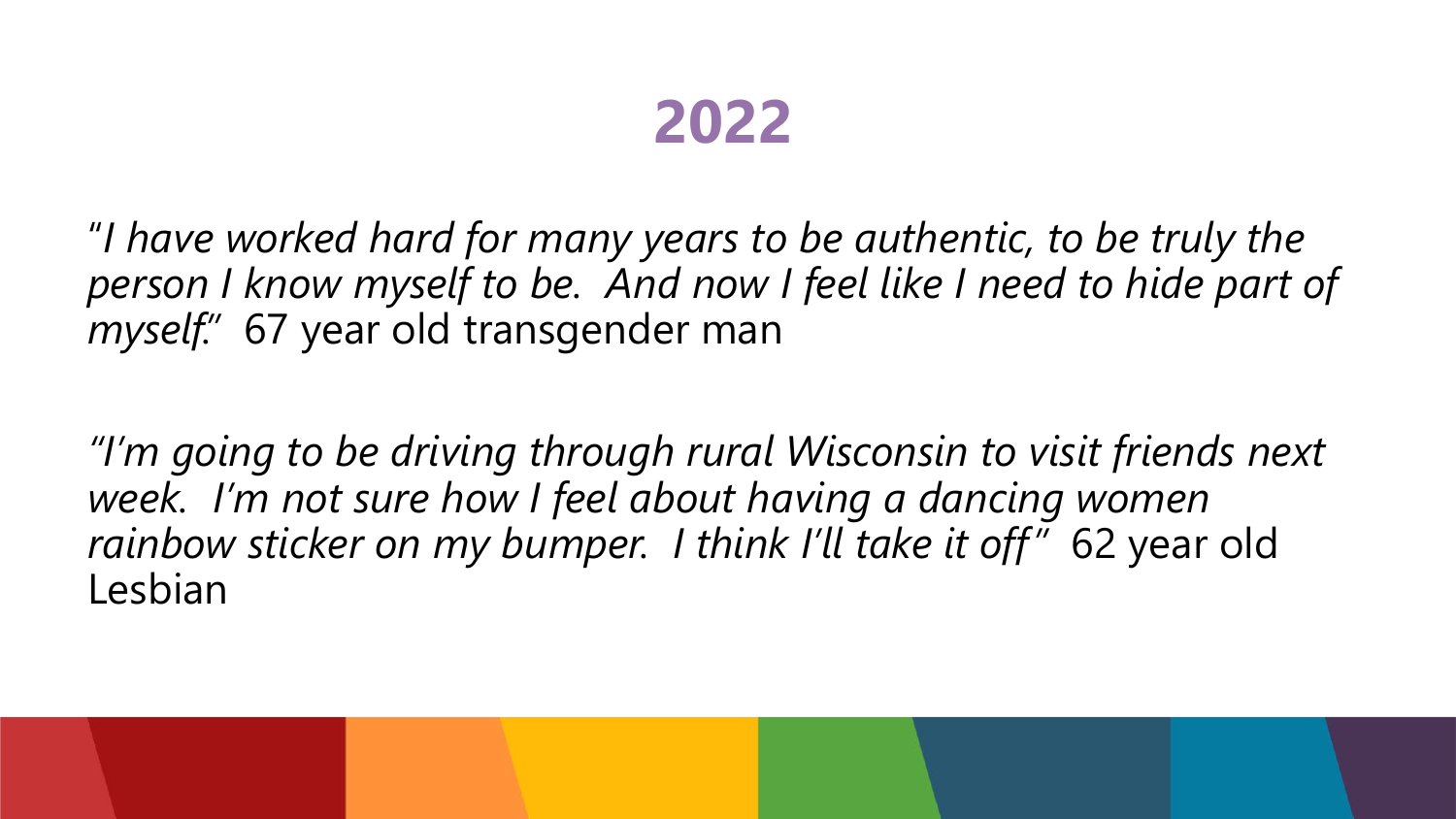## **History**

### **What was the first "successful" treatment for homosexuality?**

### **What did the APA include in its first list of psychological disorders?**

**When did the AMA remove sexual orientation from its official list of disorders?**

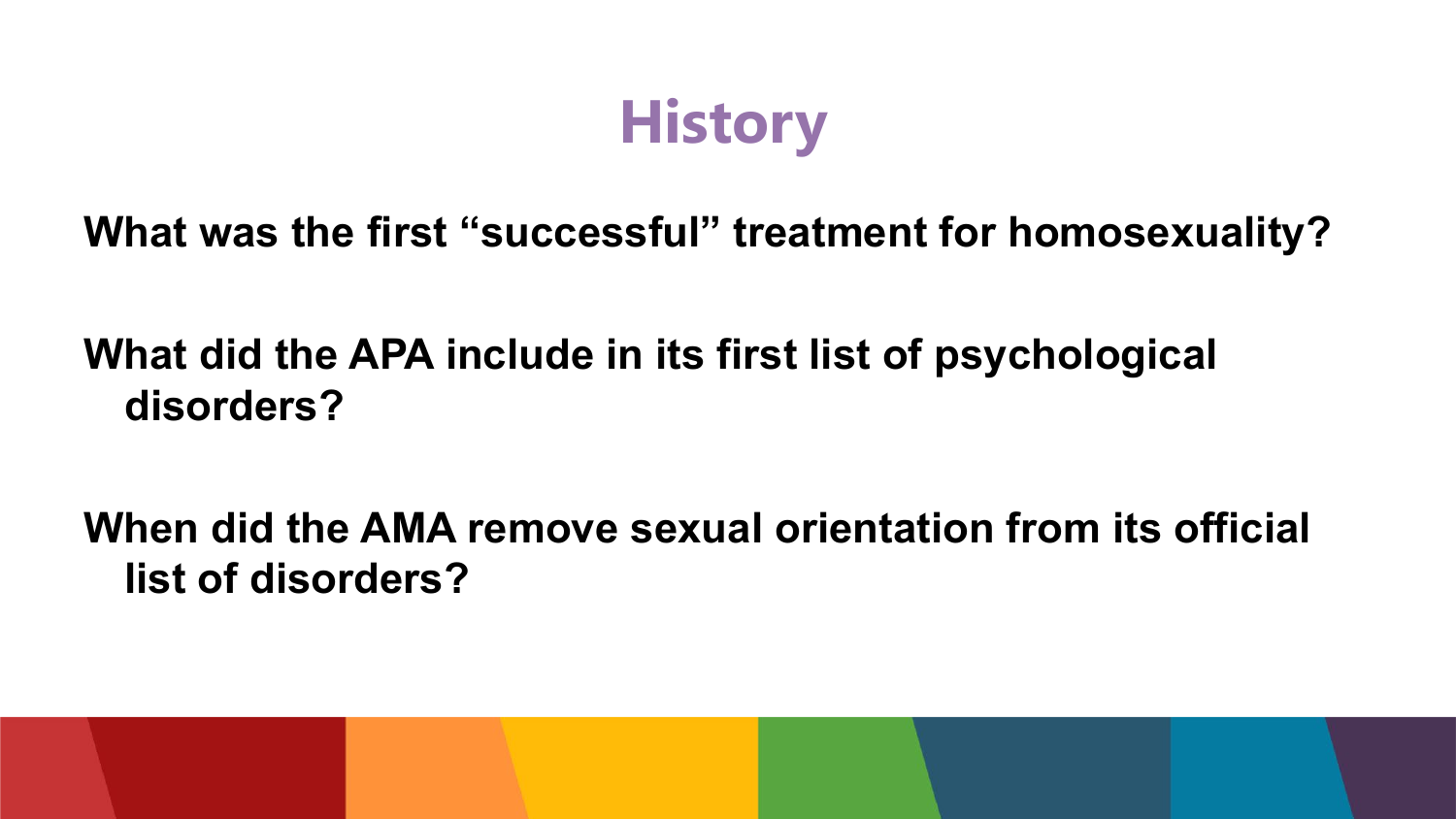## **History: Impact on the Present**

**The federal government banned lesbians and gays from employment (T/F)**

**The Reagan Administration approved federal funding for research about and treatment of AIDS (T/F)**

**What's Dr. Fauci got to do with the history of HIV and AIDS?**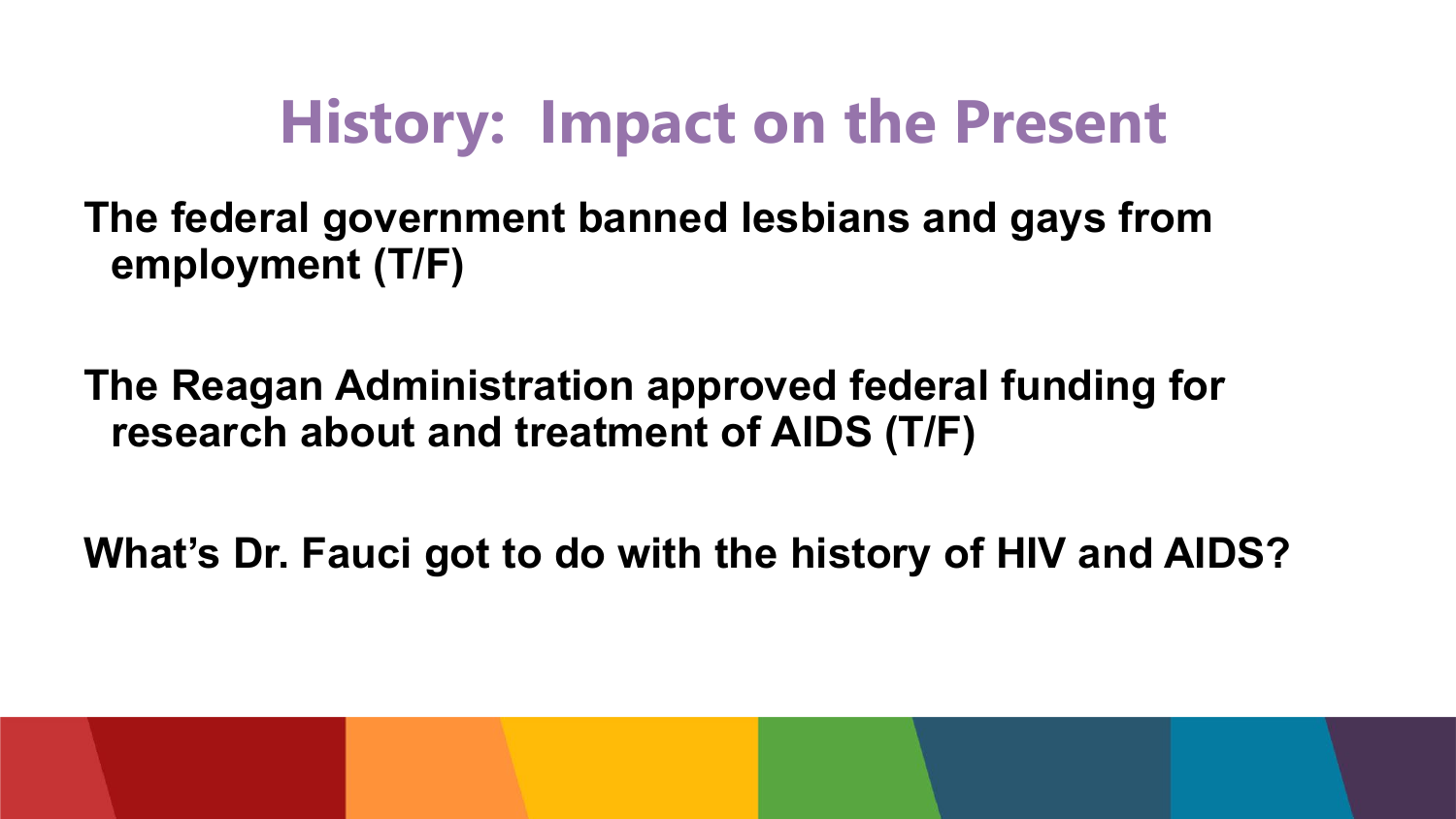# **History: Moving Toward Equality**

- **When did the gay rights movement begin? Where?**
- **There was an option for gender other than male/female on the 2020 census. (T/F)**
- **Why did New York rename East River State Park in Brooklyn in honor of Marsha P. Johnson?**

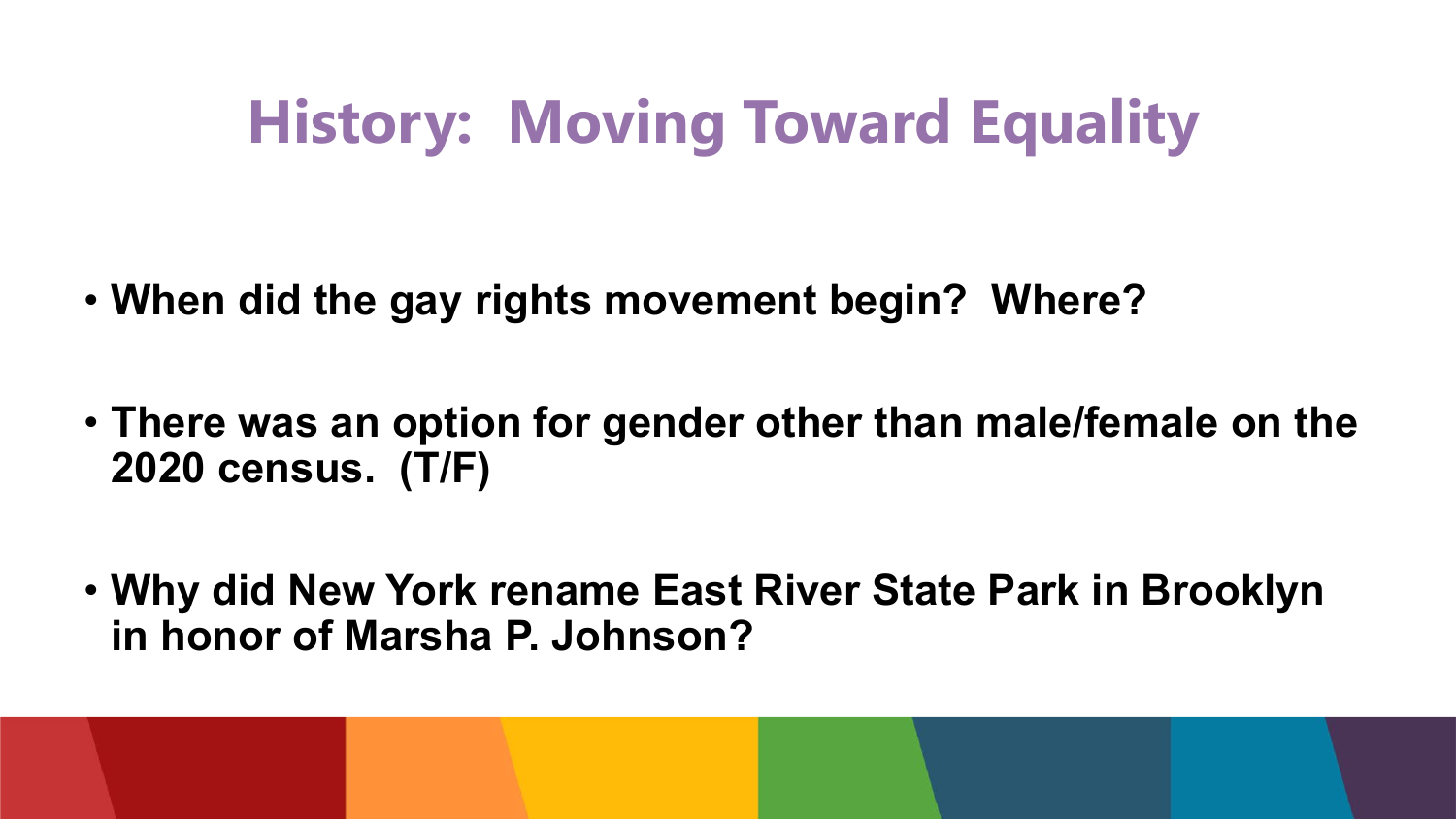# **HIV and Aging**

- More than half of all people living with HIV are 50 or older
- Older adults living with HIV show signs of aging on average 10 years earlier than the general population
- 35% of older adults are diagnosed later in the disease process
- Early detection can prevent many complications related to long-term untreated HIV

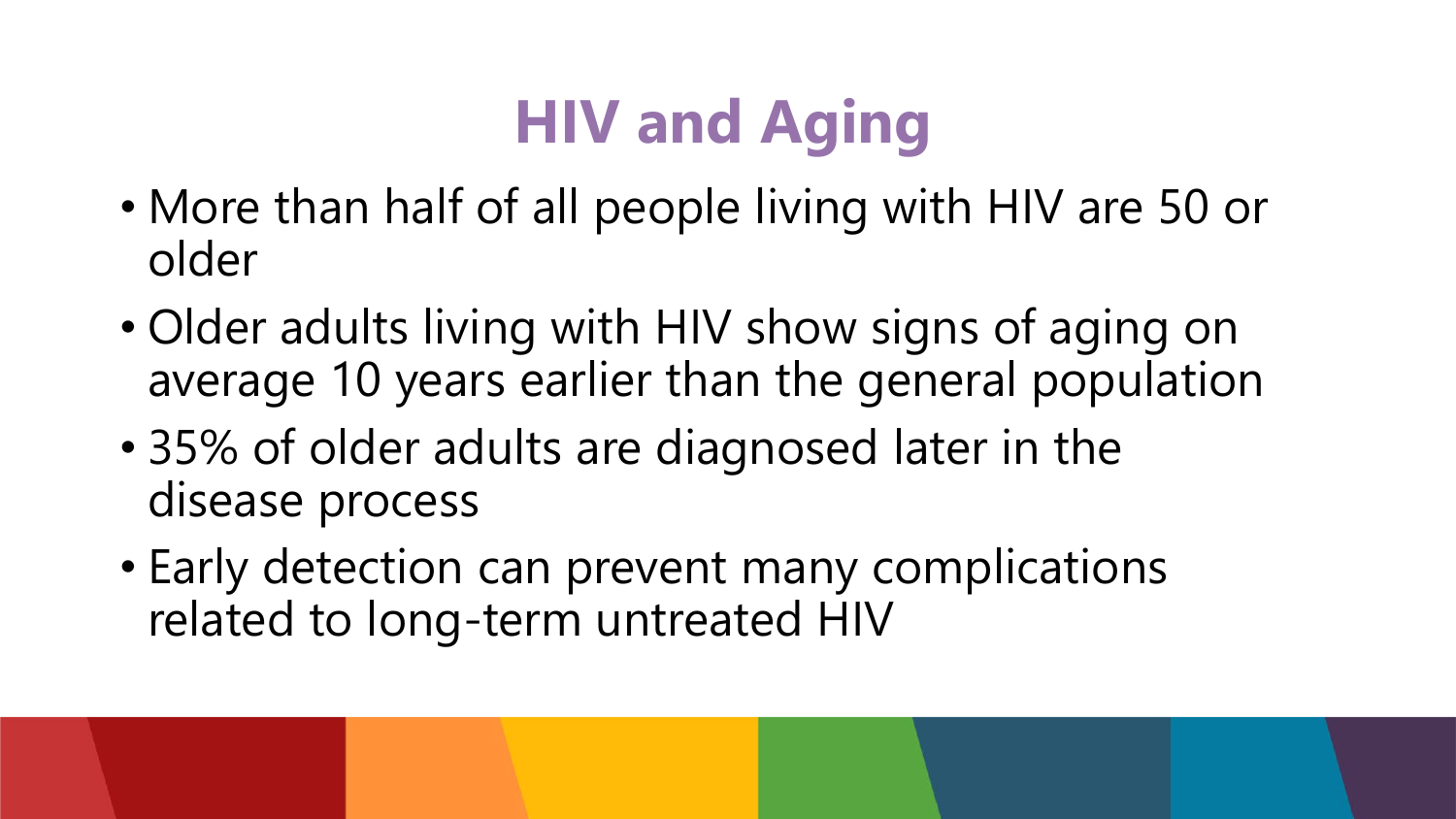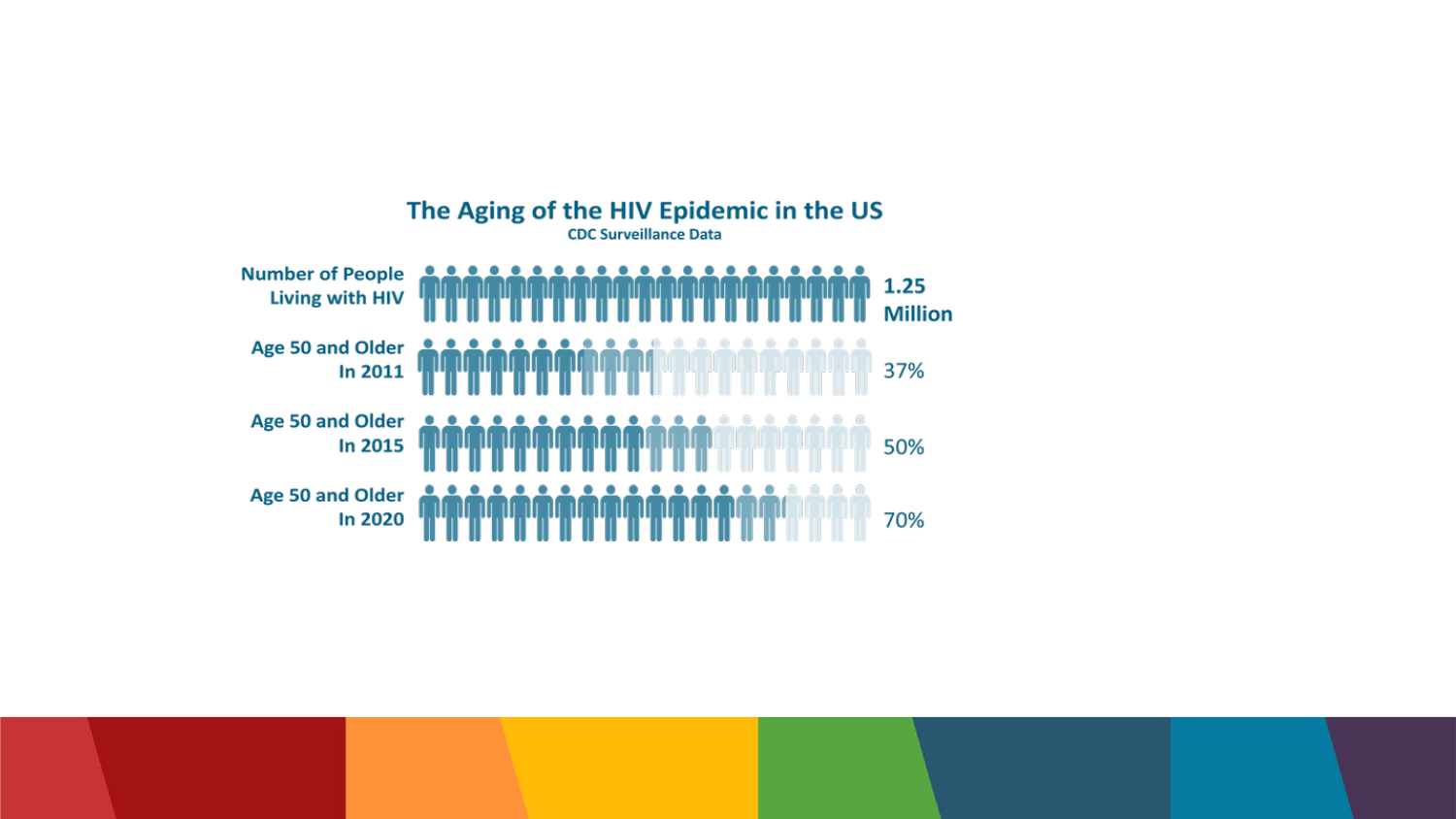## **HIV Stigma and Discrimination**

- HIV stigma is a factor for anyone living with HIV, but is more likely to impact older adults
- This can lead to greater risk of loneliness and isolation
- Stigma and discrimination impact self image, quality of life and care seeking behavior
- Professionals may need to proactively link older adults with HIV to supportive services and care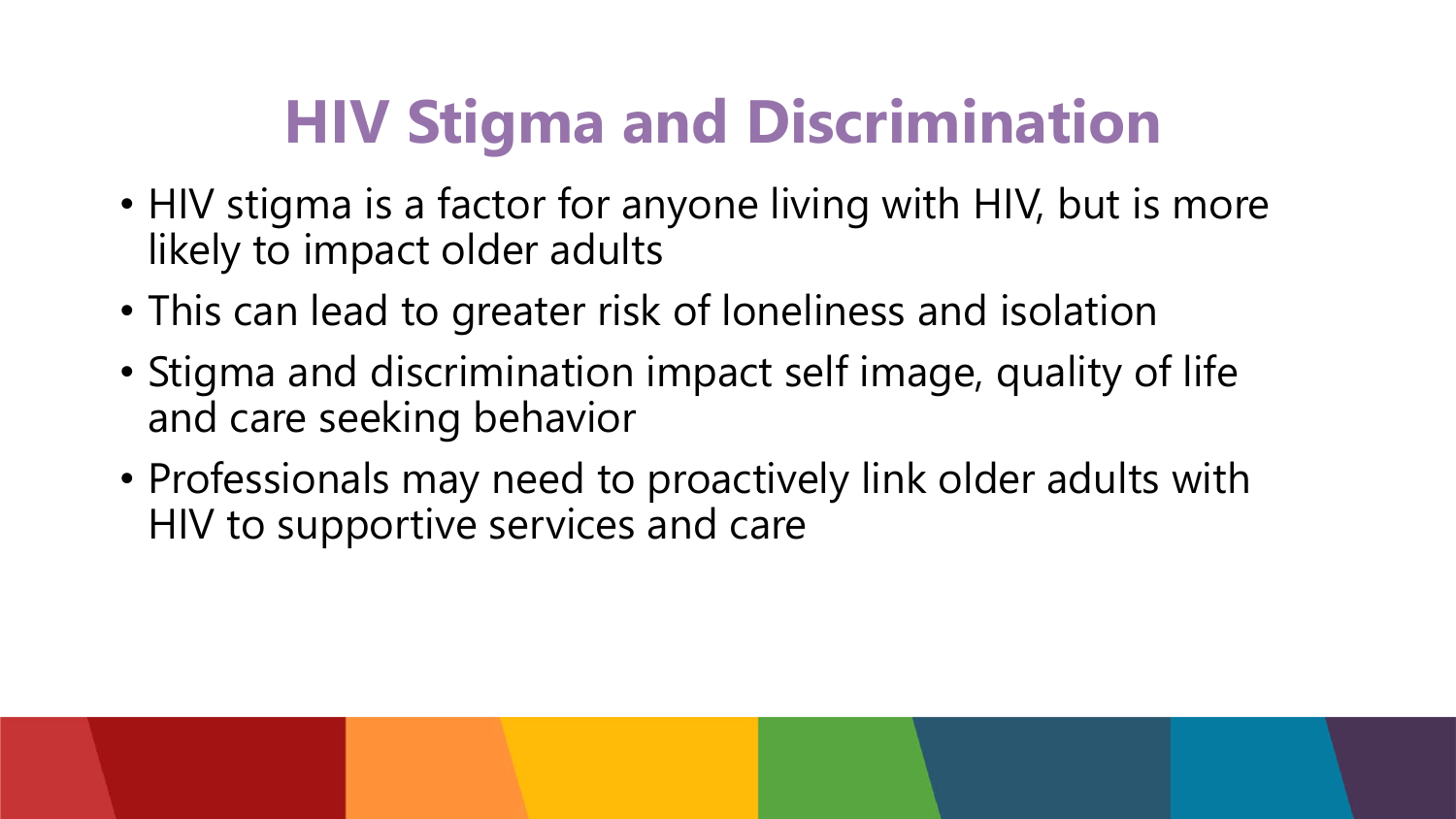## **Older Lesbians**

### **Increased Decreased**

Cancer Caregiving

Poverty **Access to health care**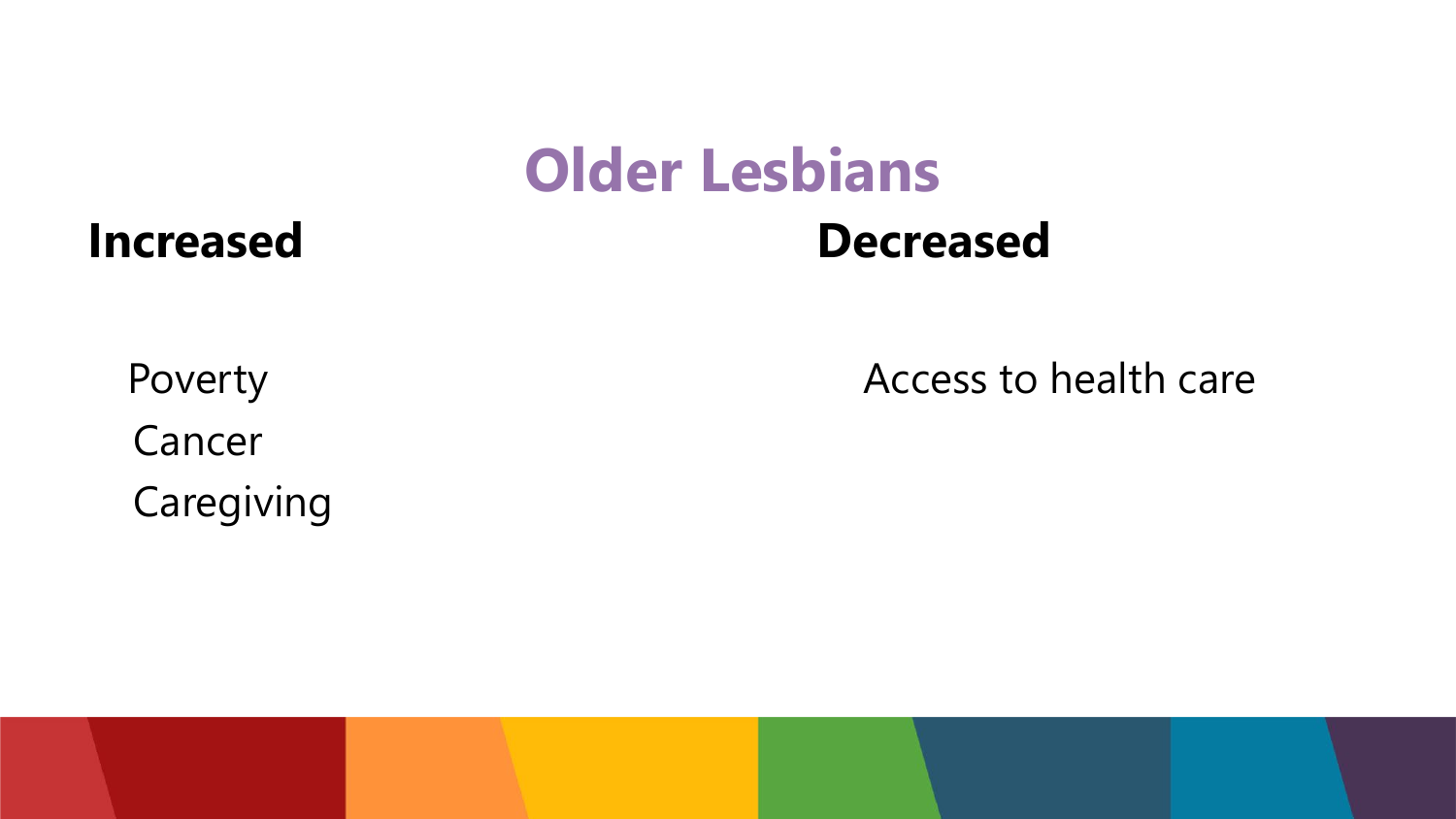### **Older Gay Men**

**Increased Decreased** 

Numbers living alone **Health** Caregiver skills

The myth of the wealthy gay man

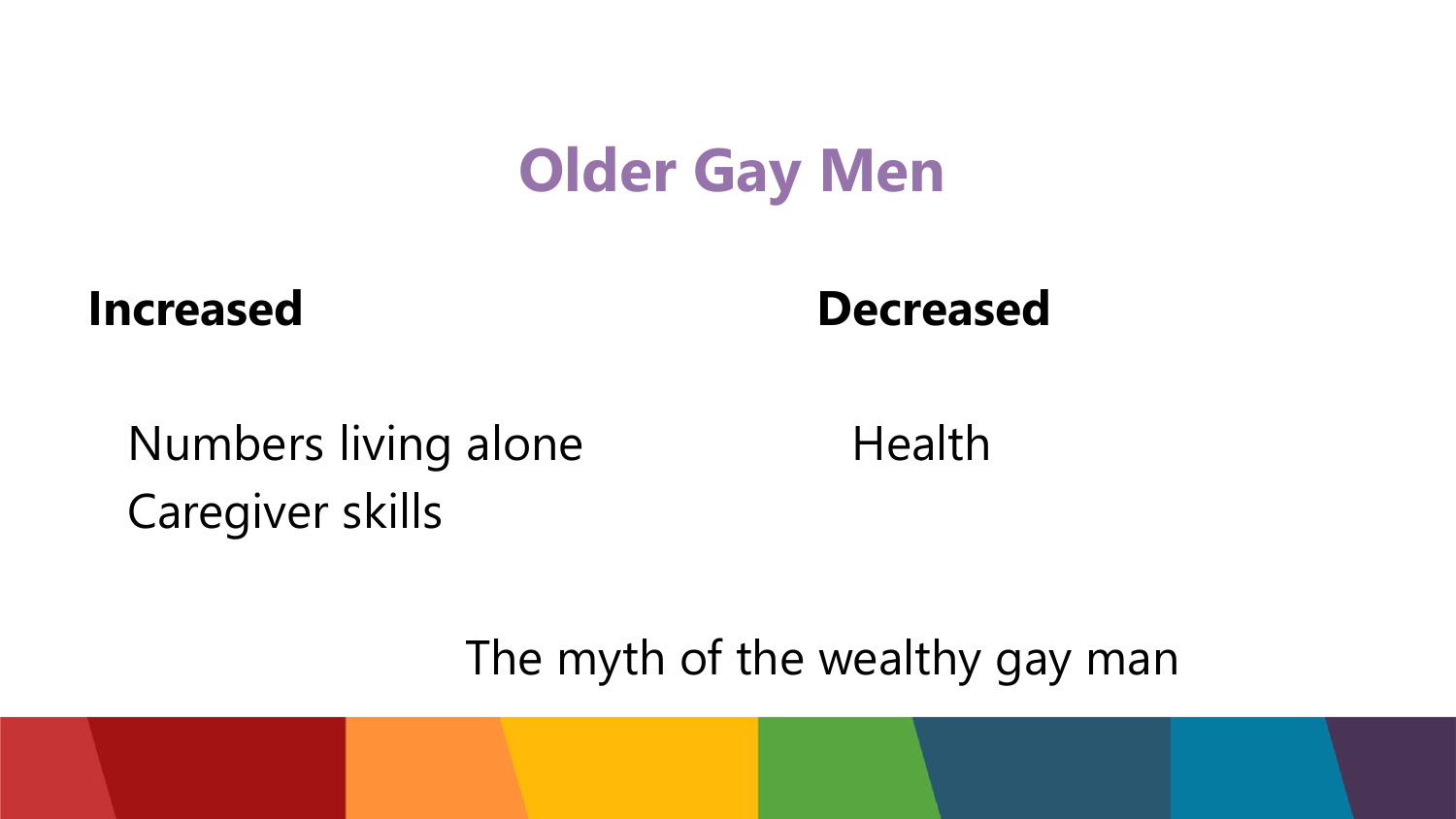### **Bisexual Older Adults Increased Decreased**

### Number Recognition

Closeted Friends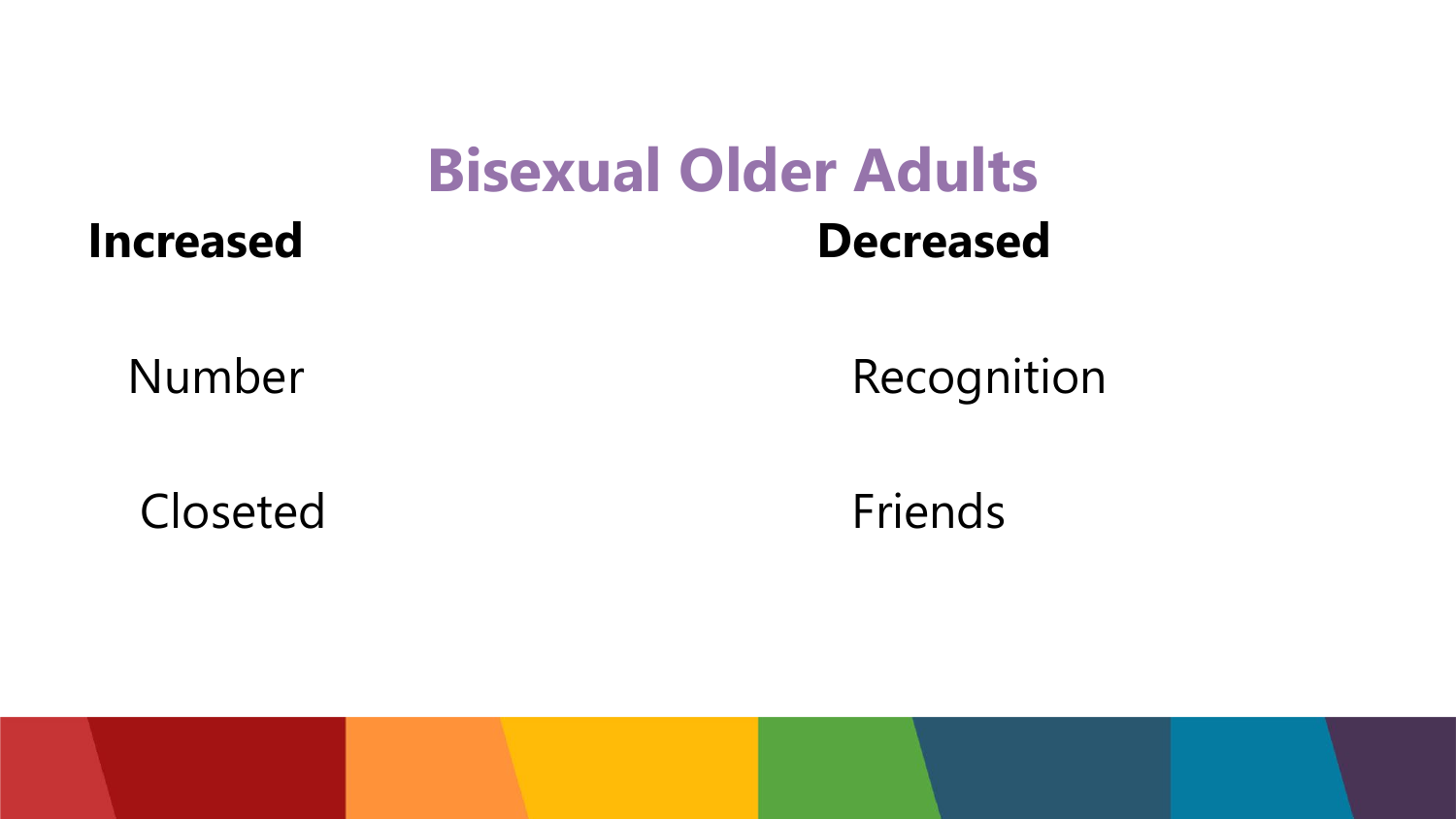### **Transgender Older Adults**

- Come out at an older age
	- Fearful of direct care
		- Worry about long term care admissions process and policies
			- Concern about community services

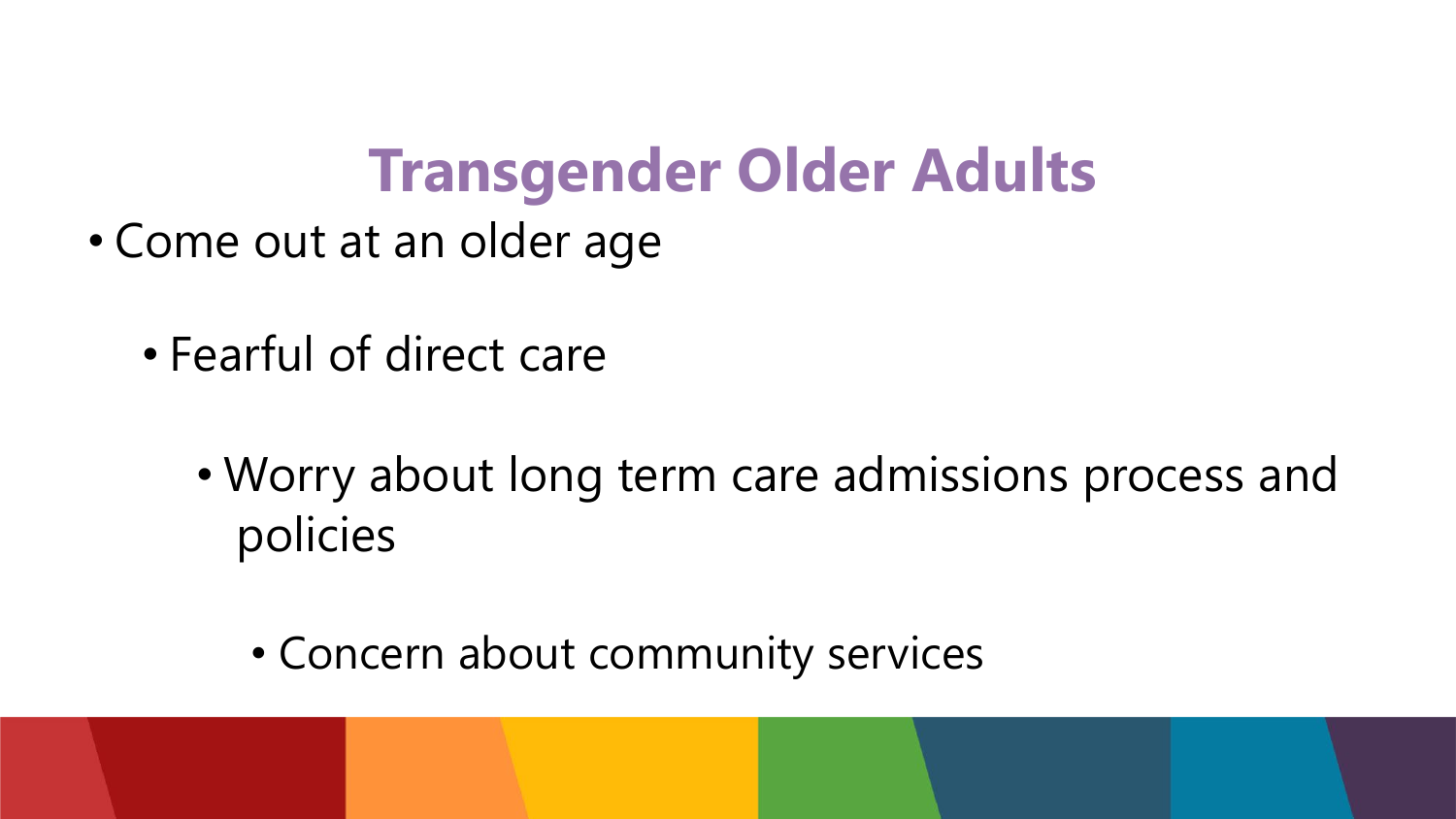![](_page_16_Picture_0.jpeg)

- Coping skills
- Constructed families

• Provider resource

![](_page_16_Picture_4.jpeg)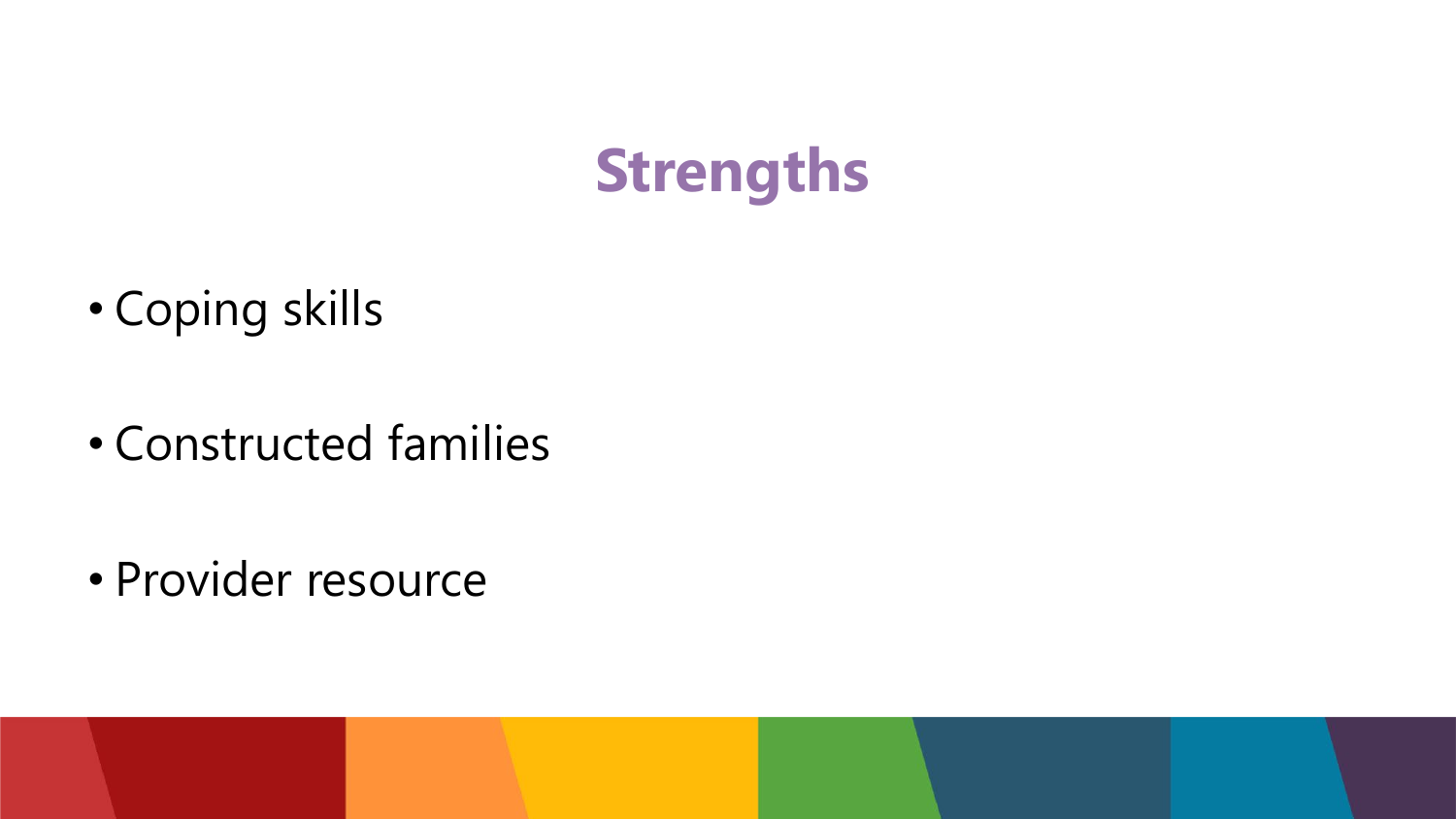### **Supporting LGBT Older Adults**

# Policies

# Language

![](_page_17_Picture_3.jpeg)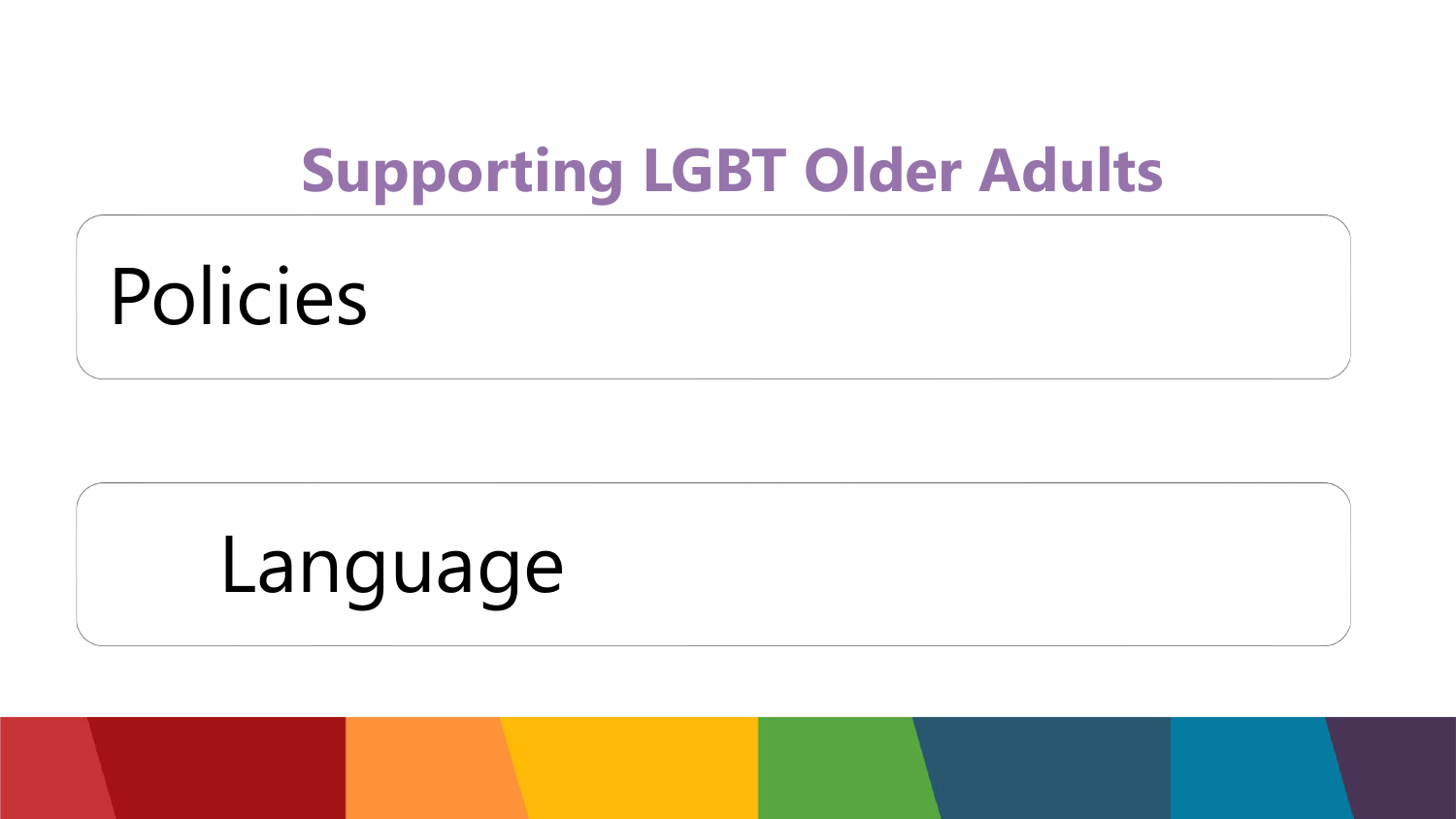### **Supporting LGBT Older Adults**

Marketing

# Staff Training

![](_page_18_Picture_3.jpeg)